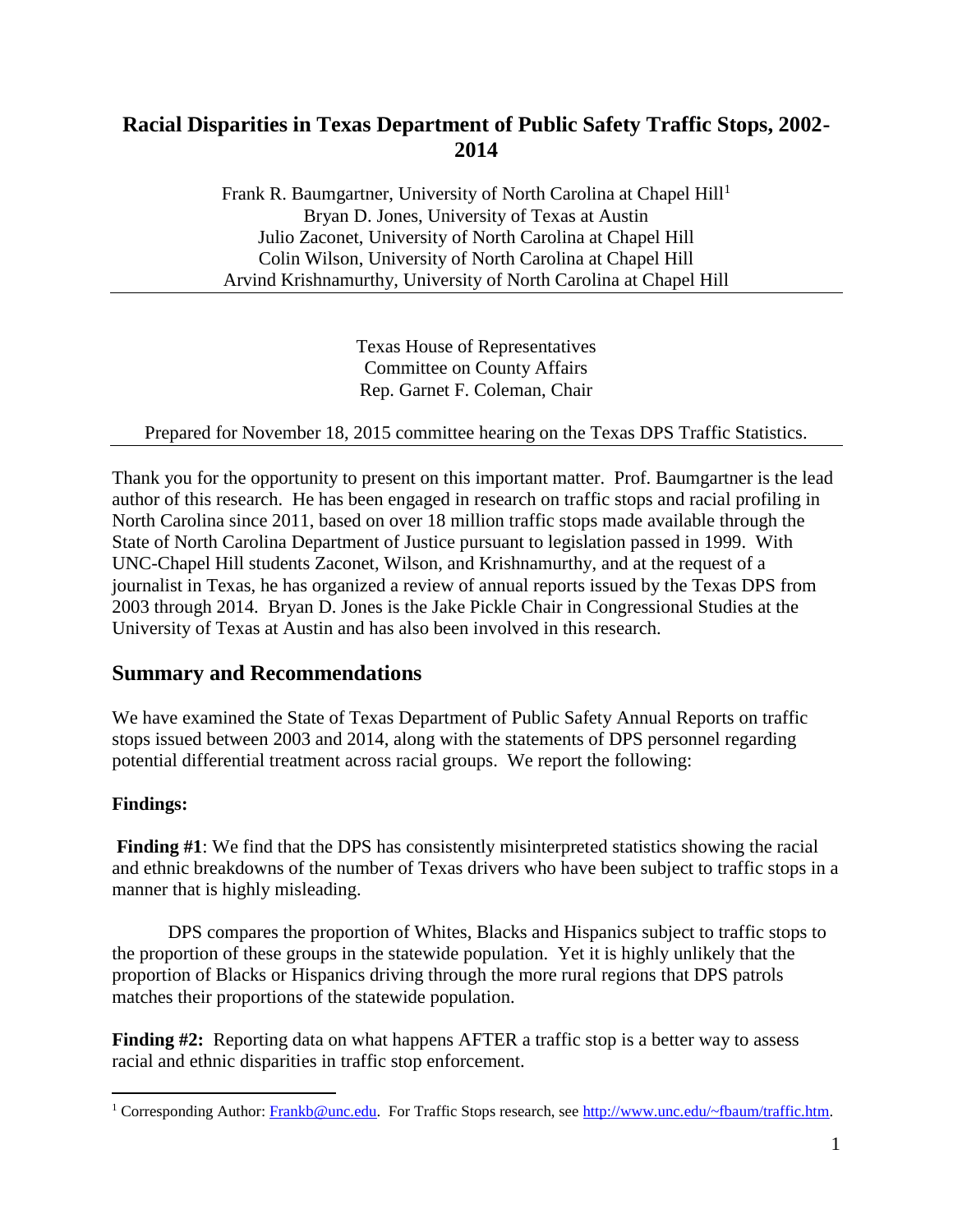Finding #3: White search rates after stops are always lower than Blacks. Black search rates are always higher. Hispanic search rates may not be meaningful given issues in data collection.

**Finding #4:** Generally Blacks experience a worse outcome after a search has been conducted than Whites.

#### **Recommendations:**

**Recommendation #1:** DPS should cease reporting traffic stop statistics in which comparisons are made to population groups in the State.

**Recommendation #2**: DPS should cease making misleading statements based on flawed comparisons. Specifically, the Texas DPS should not use comparisons of traffic stops data to population shares in order to reach conclusions regarding racial profiling.

**Recommendation #3:** DPS should initiate a systematic investigation of the reasons for the clear and persistent racial disparities in search and in outcomes after search.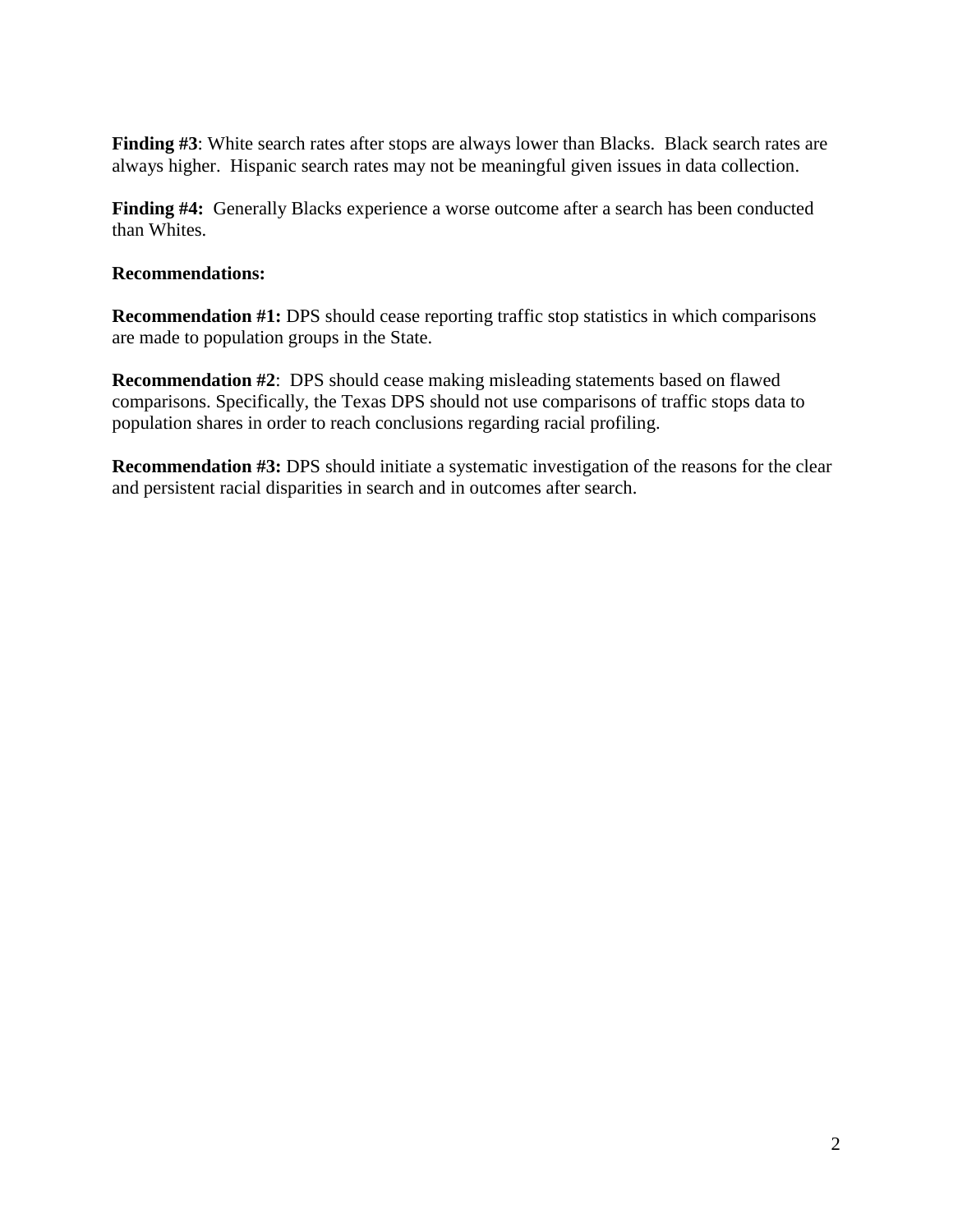#### **Introduction**

Baumgartner has been involved in extensive studies of North Carolina traffic stops since 2011. In doing this research, he also compiled state and local traffic stop reports where available in other states, including Texas reports available on the DPS web site. These were collected to put North Carolina racial disparity statistics in the context of what occurs in other states or jurisdictions. To do this, he has systematically been calculating the same statistic across different racial or ethnic groups: the conditional probability of search, given a stop. Typically, this is the same statistic as reported by most agencies, and if not it can be calculated if the stop and search numbers are provided. With the students also listed as authors of this report, he compiled the annual DPS reports from 2003 to present and re-calculated the numbers according to a standard comparison as laid out below. In this report, we review recent statements by the DPS, review their methods, present a rival method, and offer conclusions and recommendations.

Currently, the Texas DPS uses comparisons of traffic stops data to population shares in order to reach conclusions regarding racial profiling. If we were to take the statistics at face value, it would seem that the DPS Troopers are particularly harsh on White drivers, as these constitute just 45 percent of the state population but account for 59 percent of the traffic stops, 57 percent of the citations, and 58 percent of criminal interdictions. Unfortunately, these statistics mean next to nothing. The DPS patrols rural parts of the state. Population statistics do not reflect the driving population. And the fact of driving does not mean that one should be stopped by the police. To compare traffic stops rates by race to some broader statistic, that would have to be the population of drivers speeding, driving recklessly, or otherwise violating the traffic laws. The Department should cease any reporting of comparisons to population statistics. Rather, a better practice would be to show the rates at which various outcomes occur following a traffic stop.

# **The DPS Perspective**

Consistently in each report on racial profiling issued by the Texas DPS since 2003, the report begins with the statement that the Department is "committed to the prevention of racial profiling. Racial profiling is illegal, inconsistent with the principles of American policing, and an indefensible public protection strategy." In his 25 September 2015 letter to Senator Rodriguez responding to questions about a 4 September 2015 article on racial profiling in the *Texas Tribune*, Director McCraw writes: "The 14 years of racial profiling data that DPS has collected and reported publicly for over a decade demonstrates with compelling evidence that the Department of Public Safety does not engage in racial profiling."

He continues by noting that the "intimation" that troopers may be racial profiling "is easily discounted by far more relevant and statistically significant data that was not included in the article. For example, from 2009 to 2014, Texas State Troopers stopped more White drivers than Hispanic drivers as a percentage of the population. (Measuring traffic stops by race as a percentage of the population would be the most valid indicator of possible racial profiling.)"

He uses these statistics: 58.82% of all DPS stops involved White drivers (45.33% of the Texas population, with Hispanics being 24.38% of stops but 37.62% of the population). Further, citation percentages are similarly lower for Hispanics than their population percentage.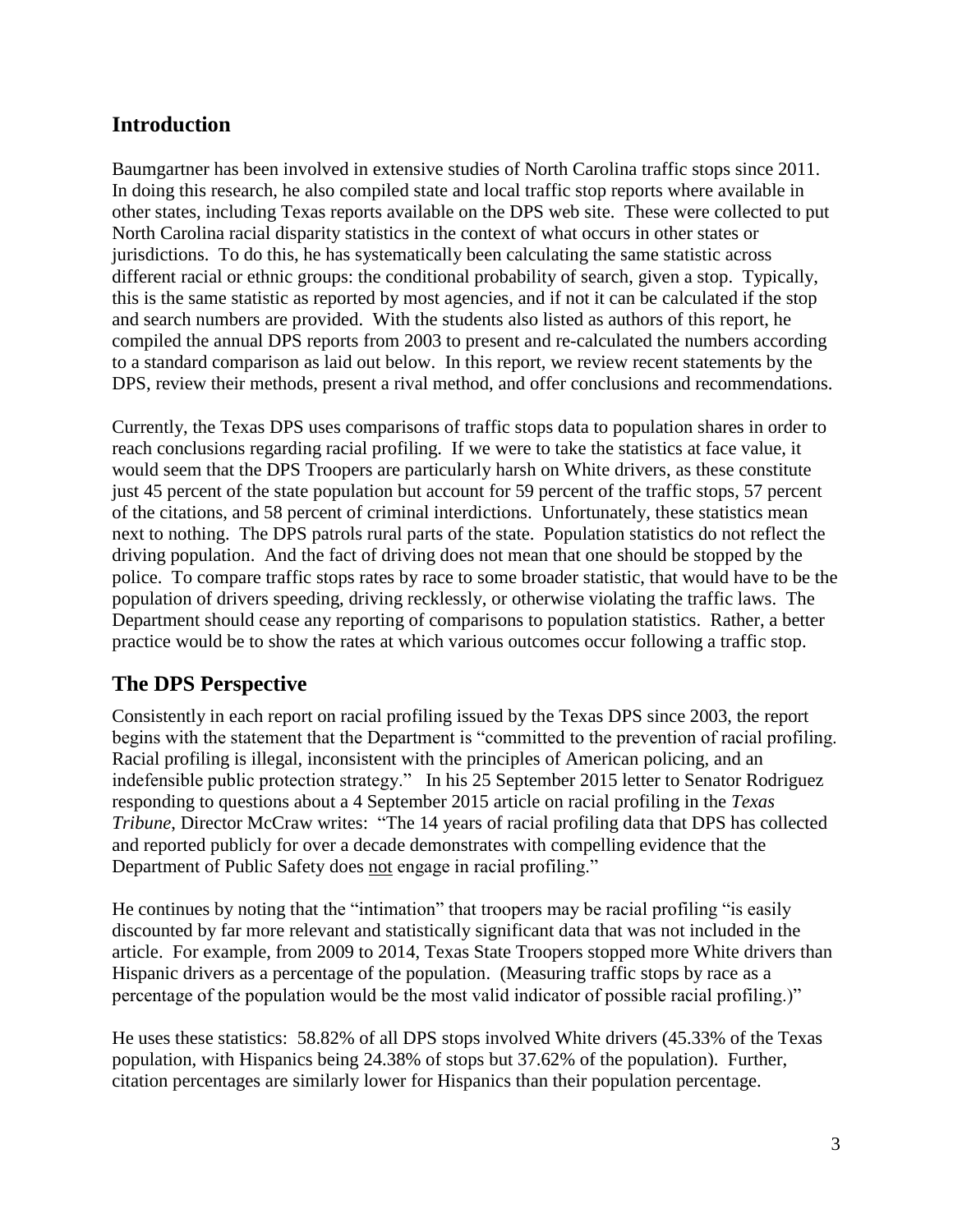Director McCraw writes: "I encourage anyone who may have concerns about racial profiling to review the DPS traffic stop data from 2001 to 2014, which is available to the public." He continually points to the comparison of traffic stops to population statistics. There are several problems with this approach.

First, we do not know from population statistics who is driving. Further, simply driving is not reason to be stopped; we need to know who is driving poorly or breaking the law by speeding. These are general rules for traffic stops overall; they should be compared to the "driving population" or – better yet – the driving violator population" (those who are speeding, for example). Different ethnic groups may not drive at the same rates. In any case, comparison to population statistics can be highly misleading, particularly for Texas. The Texas DPS website indicates: "The Texas Highway Patrol Division is responsible for general police traffic supervision, traffic, and criminal law enforcement on the rural highways of Texas." Since the division focuses on the rural highways of the state, comparison to the overall state population numbers would generally be misleading to the extent that the racial breakdown of drivers differs in the urban and rural areas. Most likely, this is quite substantial. The DPS should cease making any comparison to general population numbers.

We have reviewed the annual DPS reports from 2003 through 2014 and can make these comparisons. First, we review how the DPS generally reports its data. Then, we show an alternative and more revealing method: analyzing conditional probabilities of different outcomes after a stop occurs.

#### **Comparison to Population Share**

For example, in the 2014 report, (p. 2), the DPS reports that Whites were 58.82% of all traffic stops, 56.63% of citations, 59.95% of warnings, 49.25% of consent searches, 53.27% of probable cause searches, 62.36% of other searches, and 57.75% of criminal interdictions. Compared with 45.33% of the population, white drivers are systematically over-represented in every category, and that is the tone of the reports, consistently. Figure 1 shows the data as presented by the DPS in its annual reports:



Figure 1. White, Black, and Hispanic Population and Traffic Stops Data over Time.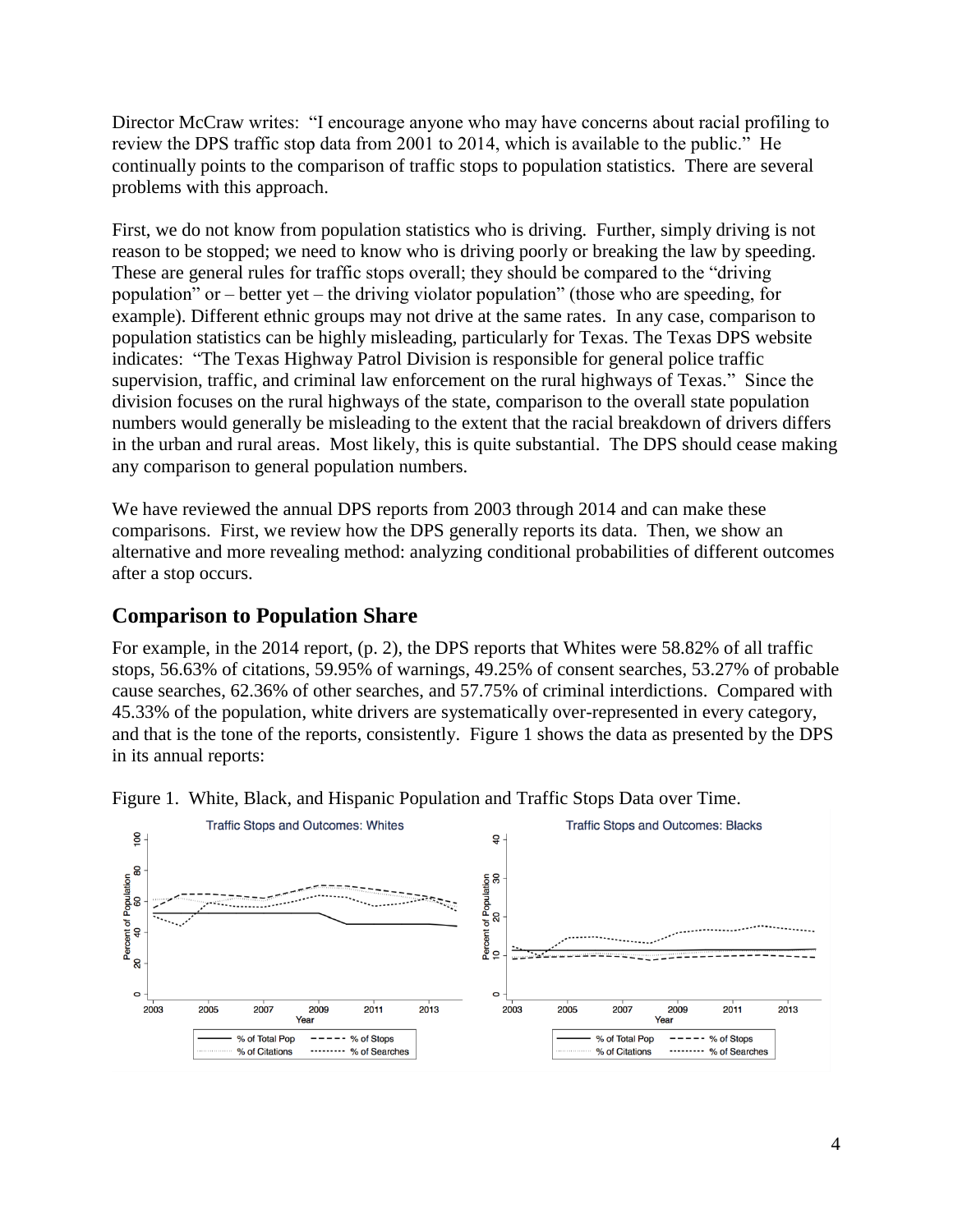

Source: Annual Reports, Texas DPS.

Figure 1 shows that Whites are consistently higher as a percentage of Stops, Citations, and Searches as compared to their population share. This is the general point that the DPS uses when defending itself from suggestions that racial profiling may be occurring. (True lack of any kind of racial profiling according to this method would mean that all races would have the same proportion of each outcome, but clearly they do not. It seems that since Whites have the higher percentage of various outcomes that the DPS is either suggesting that this is acceptable, or knows that it would be preposterous to suggest that the Department could have an anti-White bias.)

### **Conditional Probabilities are More Revealing**

Since we do not generally know who is driving, much less who is violating the traffic laws, it can be extremely misleading to compare traffic stops data to general population numbers. However, if we look at what happens after a traffic stop, we know both the denominator and the numerator of the equation. That is, if 100 motorists of each race are stopped, what percentage of White, Black, and Hispanic drivers get a warning, a citation, or see their car searched? This is a simple comparison, and the DPS reports allow it to be calculated. However, it has never been reported. We report it here. It uses the identical data as in Figure 1 but simply calculates the rate at which a traffic stop leads to a search, a citation or a warning. Figures 2 and 3 show these data.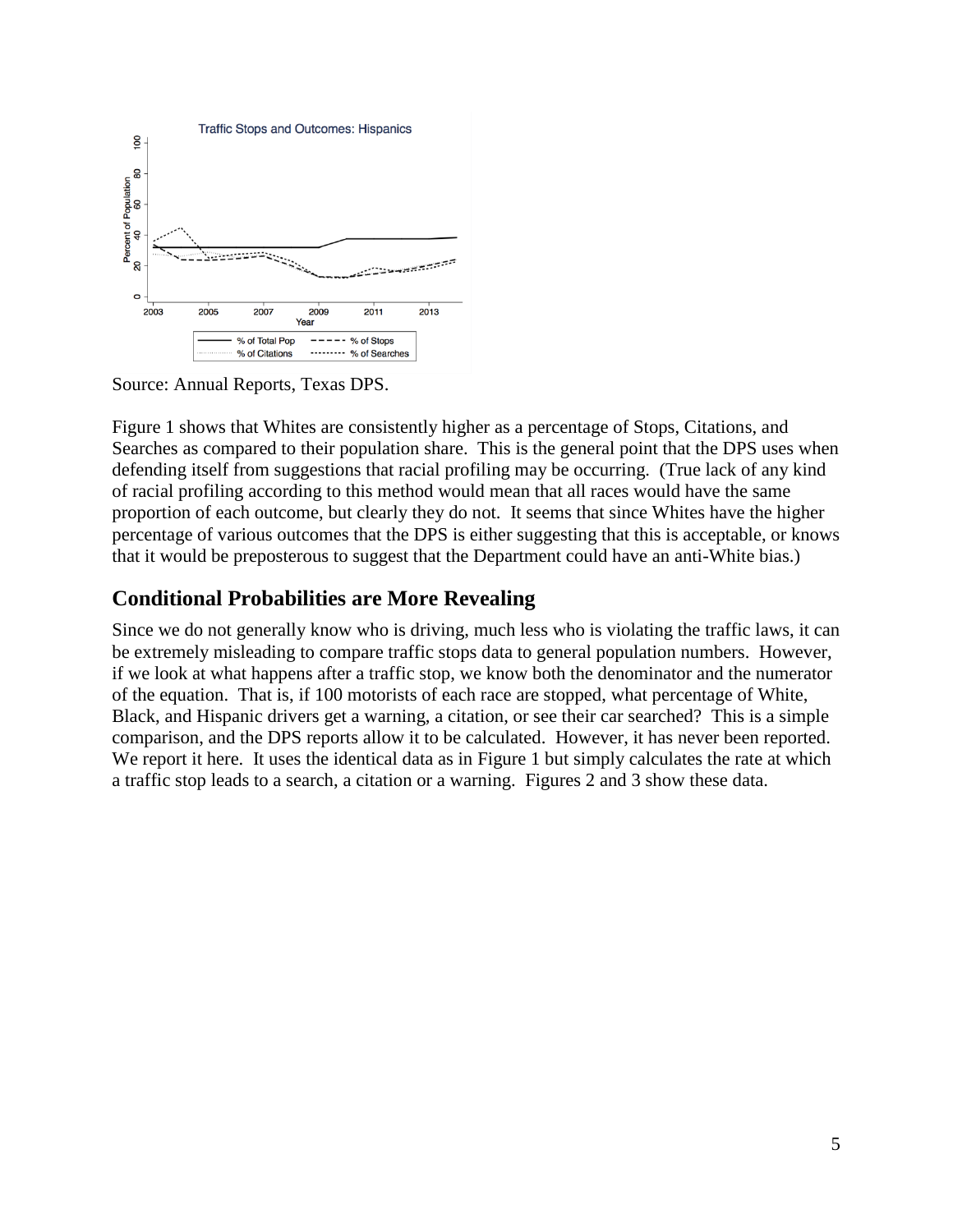



Source: Calculated from annual DPS reports.

 $\overline{a}$ 

The overall search rate declines generally from 4-5 percent in the early years to less than 2 percent in 2014. White search rates are always lower than the average. Black search rates are always higher. Hispanic search rates may not be meaningful given issues in data collection.<sup>2</sup>

<sup>&</sup>lt;sup>2</sup> A recent inquiry by KXAN investigative reporter Brian Collister suggests that millions of Hispanic drivers have consistently been coded by DPS troopers as White. In fact, 11 of the 18 most common surnames among those issued citations and listed as White from 2010 through 2014 were Hispanic. The top 18 surnames, in order: Smith, Garcia, Martinez, Rodriguez, Hernandez, Gonzalez, Johnson, Jones, Williams, Garza, Lopez, Brown, Davis, Perez, Ramirez, Miller, Sanchez, Flores. See [http://kxan.com/investigative-story/texas-troopers-ticketing-hispanics](http://kxan.com/investigative-story/texas-troopers-ticketing-hispanics-motorists-as-white/)[motorists-as-white/.](http://kxan.com/investigative-story/texas-troopers-ticketing-hispanics-motorists-as-white/)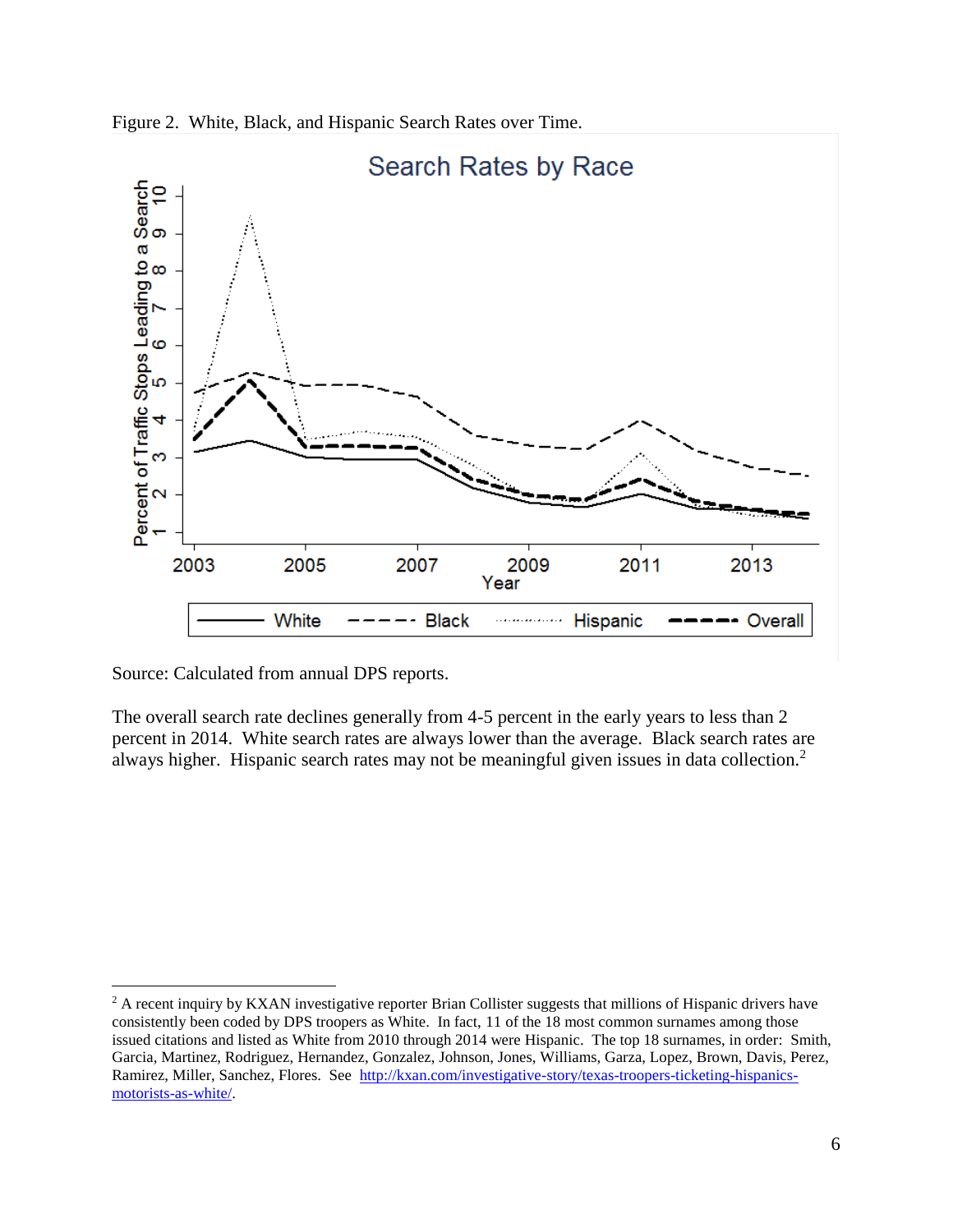



Source: Calculated from annual DPS reports.

Citations and Warnings are mathematically equivalent, since traffic stops are only recorded if one or the other occurs. (That is, if 60 percent of stops lead to a warning, then by definition 40 percent lead to a citation, as these are the only two possible outcomes, given how the data are collected.) Whites are always more likely than average to get a warning rather than a citation.

There has been considerable controversy relating to recording of apparently Hispanic drivers as White in the DPS reports. To the extent that the distinction between White and Hispanic is not meaningful, then this would obscure any differences in outcomes between the two groups. Black-White comparisons may be more revealing. Figure 4 therefore shows Search and Warning rates for Blacks and Whites.





Source: Calculated from annual DPS reports.

With the exception of 2013 when Whites and Blacks both received Warnings after 57 and 58 percent of traffic stops, respectively, Whites generally enjoy a 4 to 8 percent increased likelihood compared to Blacks of the relatively "good news" of a warning after a traffic stop, rather than a citation. With regards to search rates (all types of searches combined), it is clear that Blacks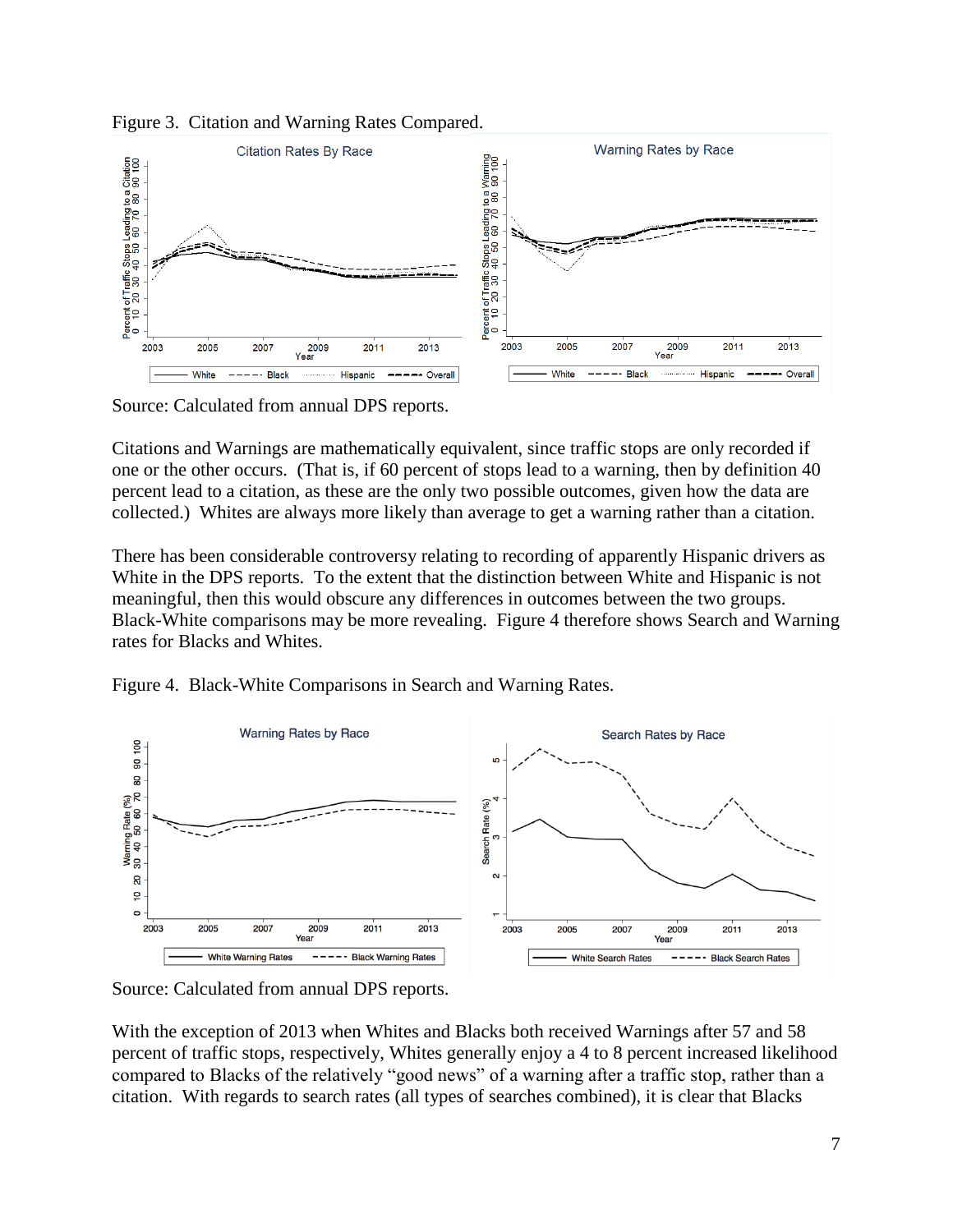have much higher likelihoods throughout the period and that reduced rates of search overall have not eliminated the racial difference in these rates.

### **Black-White ratios**

If Blacks were searched 5 percent of the time and Whites 3 percent of the time, then we could say that Blacks are 67 percent more likely than Whites to be searched  $(5/3 = 1.67)$ . If the two groups had equal rates, say 3 and 3 percent, then the Black-White Ratio would be  $3/3 = 1.0$ . If the odds were 2 percent for Blacks and 3 for Whites, then  $2/3 = 0.67$ . Thus, we can use the simple ratio of percentage of each race getting a given outcome to evaluate how racially disparate those outcomes are. In Figure 4 above, it is clear that on average Warnings are slightly more likely to go to Whites compared to Blacks, and that Searches are more likely when the driver is Black as compared to White. So the ratios would be on the order of 0.9 for Warnings, and 1.8 or so for Searches. The Black-White Ratio is a simple and informative indicator.

Figure 5 shows the Black-White Ratio for various adverse outcomes following a traffic stop. It is simply the percentage of Black drivers experiencing that outcome divided by the percentage of White drivers getting the same outcome.



Figure 5. Black-White Ratios in Various Adverse Traffic Stop Outcomes.

Source: Calculated from annual DPS reports.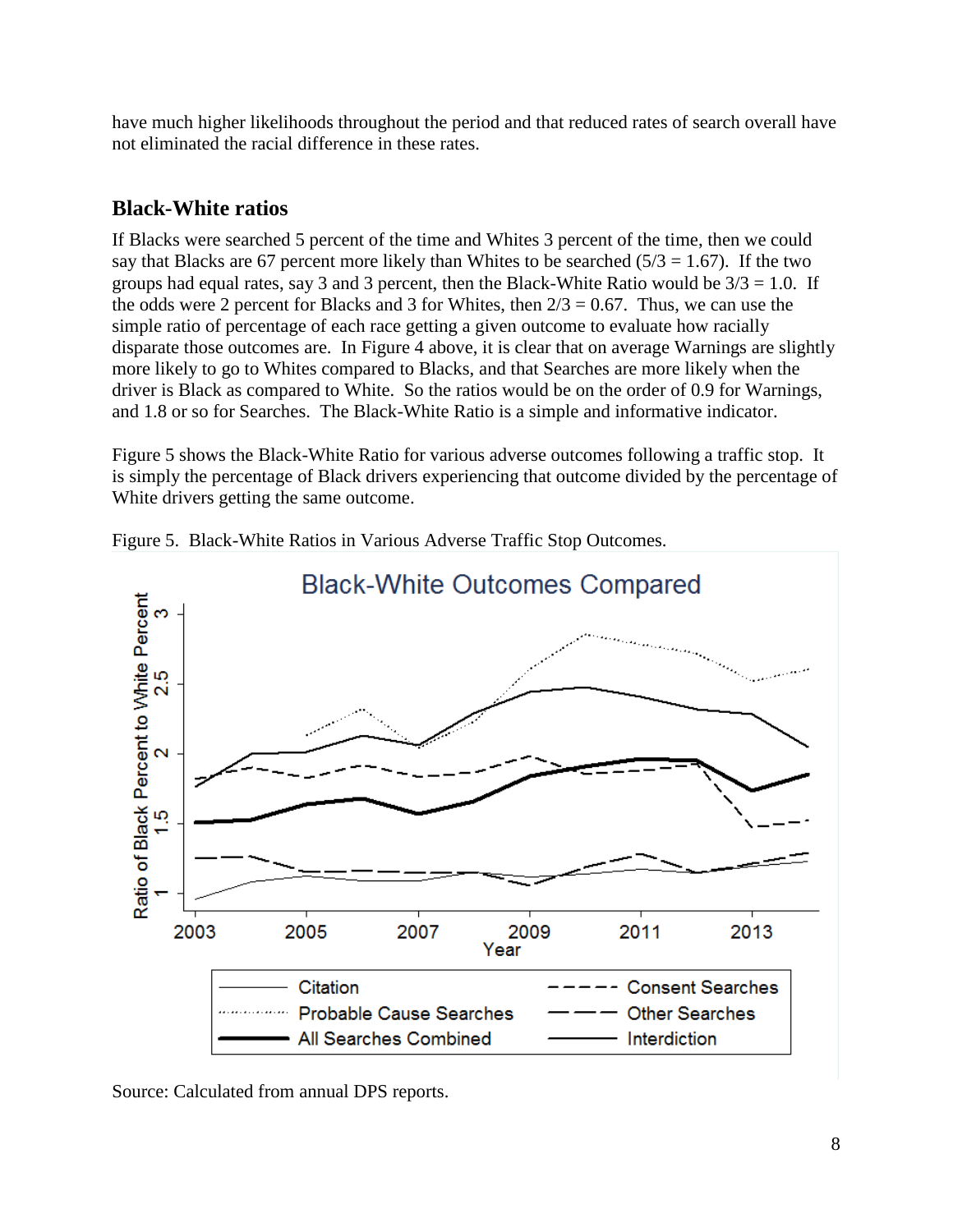One number falls below 1.0 in Figure 5. In 2003, 42 percent of Whites and 41 percent of Blacks got a citation rather than a warning following a stop. That ratio is therefore 0.96. All other adverse outcomes, including citations in later years, show higher rates of Blacks experiencing them compared to Whites. Citations range from 0.96 to 1.23 in 2014. Searches are listed in various types: Consent, Probable Cause, and Other. The combined rate of search is in the thick solid line, which ranges from a low of 1.51 in 2003 to a high of 1.96 in 2011. Interdictions reach a high point of 2.48 in 2010, and probable cause searches (not listed in the 2003 and 2004 reports) high a high value of 2.86 in 2010. (The full set of stop and search numbers are in the Appendix.)

#### **Conclusion**

The Texas Department of Public Safety indicates in each of its annual reports that it is "committed to the prevention of racial profiling. Racial profiling is illegal, inconsistent with the principles of American policing, and an indefensible public protection strategy." In order to assess whether or not racial profiling may be occurring, we must agree on what numbers would indicate something amiss. In its annual reports and in its correspondence with legislators, the DPS strongly asserts that comparison of stops data with population data is the appropriate comparison. However, we do not know whether traffic stops are proportionate to the set of drivers who come into contact with DPS officers, or that set of drivers who may be speeding or otherwise merit a traffic stop. Especially considering the rural focus of the DPS, comparison to state-wide population figures is particularly misleading. When we look at the probabilities of various adverse outcomes following a traffic stop, Black drivers are consistently more likely to be subjected to higher probabilities of each. They are consistently more likely to get a citation rather than a warning (with just one exception, in the first year of data collection); they are more likely to be subject to any type of search or to a criminal interdiction. Racial profiling may well be responsible for these statistical disparities. Public statements by leaders of the DPS strongly suggest a different conclusion from those supported by the analysis presented here.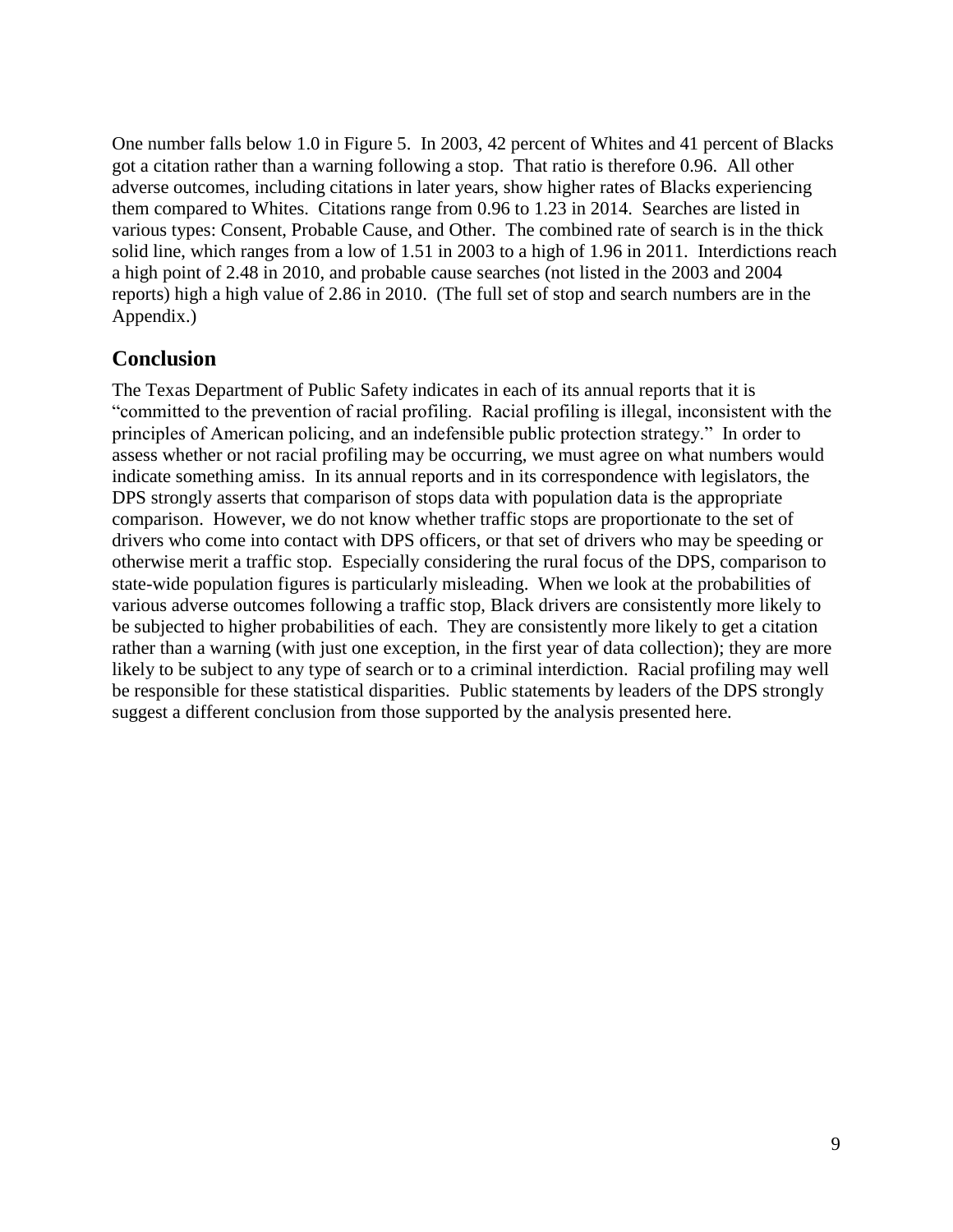# **Appendix**

|  |  |  |  | <b>Black and White Traffic Stops Compared</b> |
|--|--|--|--|-----------------------------------------------|
|--|--|--|--|-----------------------------------------------|

|  |  |  |  | A. Raw numbers of Stops, Citations, and Searches from annual DPS reports |  |  |  |  |  |  |
|--|--|--|--|--------------------------------------------------------------------------|--|--|--|--|--|--|
|--|--|--|--|--------------------------------------------------------------------------|--|--|--|--|--|--|

|      |              | <b>Stops</b> |           | Citations    |         |           | Searches     |        |         |
|------|--------------|--------------|-----------|--------------|---------|-----------|--------------|--------|---------|
| Year | <b>Black</b> | White        | Total     | <b>Black</b> | White   | Total     | <b>Black</b> | White  | Total   |
| 2003 | 136,241      | 836,780      | 1,498,556 | 55,383       | 353,976 | 578,496   | 6,460        | 26,301 | 52,120  |
| 2004 | 273,819      | 1,843,370    | 2,850,869 | 138,048      | 856,760 | 1,381,459 | 14,497       | 63,907 | 144,845 |
| 2005 | 283,186      | 1,881,338    | 2,903,225 | 152,823      | 901,811 | 1,527,418 | 13,942       | 56,553 | 95,414  |
| 2006 | 309,325      | 1,978,008    | 3,107,113 | 148,135      | 869,852 | 1,400,396 | 15,331       | 58,347 | 103,030 |
| 2007 | 275,276      | 1,754,606    | 2,828,076 | 130,131      | 760,256 | 1,258,473 | 12,714       | 51,659 | 91,781  |
| 2008 | 254,512      | 1,915,500    | 2,891,441 | 113,739      | 743,972 | 1,130,179 | 9,204        | 41,725 | 69,923  |
| 2009 | 279,151      | 2,058,891    | 2,924,210 | 113,745      | 749,472 | 1,084,133 | 9,279        | 37,239 | 58,278  |
| 2010 | 285,761      | 2,049,750    | 2,927,647 | 107,731      | 676,268 | 989,023   | 9,171        | 34,378 | 54,882  |
| 2011 | 296,631      | 2,023,721    | 2,985,577 | 110,937      | 645,976 | 986,010   | 11,899       | 41,311 | 72,547  |
| 2012 | 289,703      | 1,870,835    | 2,849,360 | 108,573      | 613,136 | 970,561   | 9,228        | 30,542 | 52,092  |
| 2013 | 251,114      | 1,608,083    | 2,551,441 | 98,114       | 526,361 | 871,814   | 6,888        | 25,375 | 40,775  |
| 2014 | 214,255      | 1,320,575    | 2,245,107 | 86,368       | 432,509 | 763,739   | 5,375        | 17,849 | 33,142  |

Source: Compiled from annual DPS reports.